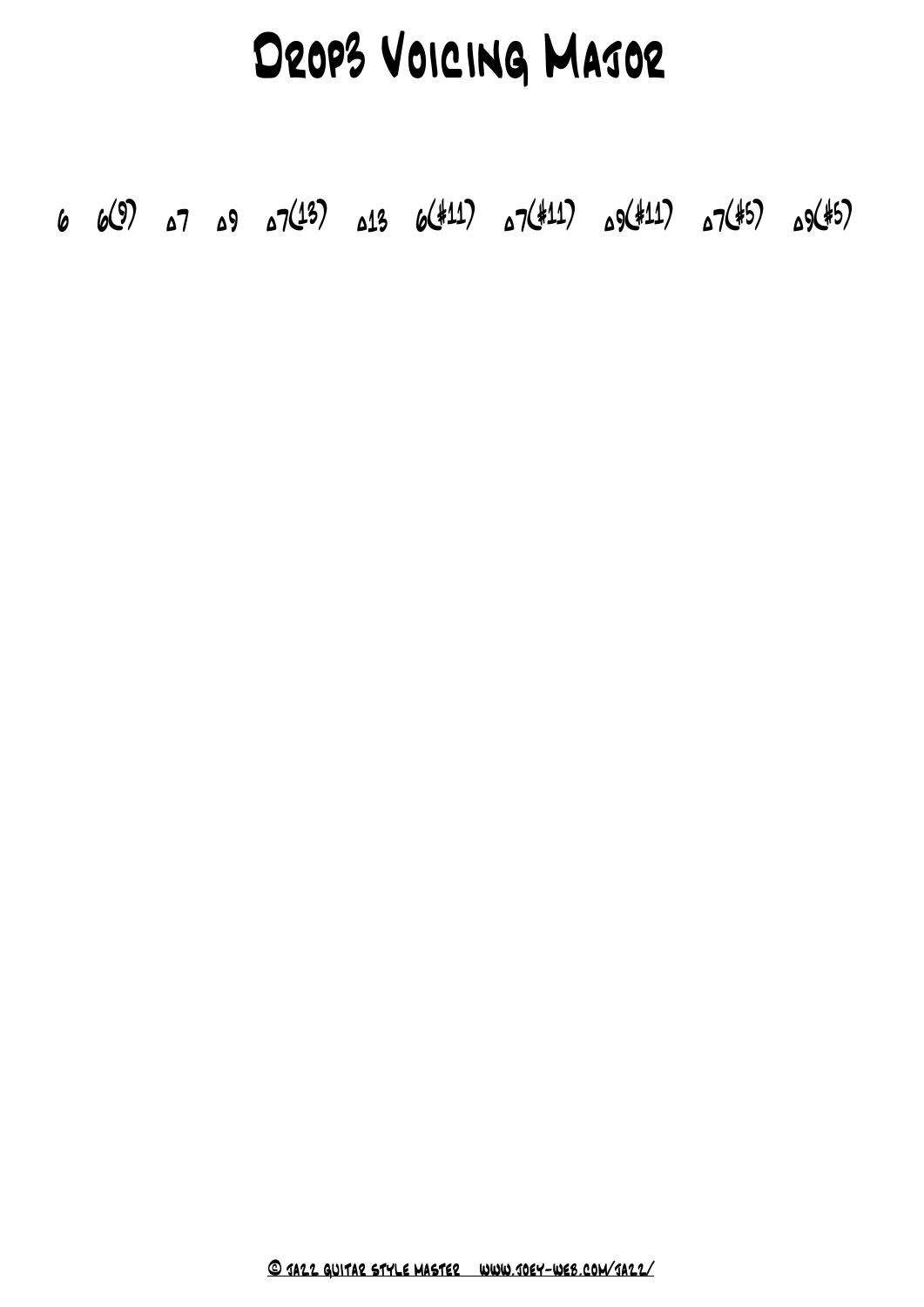# Major Drop3 Voicing

#### 

#### $2-6$  strings









#### 1-5 strings









# (9)

#### 2-6 strings







| G                    |   |
|----------------------|---|
|                      | O |
| ν.<br>$\overline{a}$ |   |
|                      |   |
| (h                   |   |
|                      |   |

#### 1-5 strings







| $\bigoplus$ |  |   |
|-------------|--|---|
|             |  | п |
| Œ           |  |   |
|             |  |   |
| $\bigcirc$  |  |   |
|             |  |   |

## ±7

#### 2-6 strings



















 $\overline{\mathcal{F}}$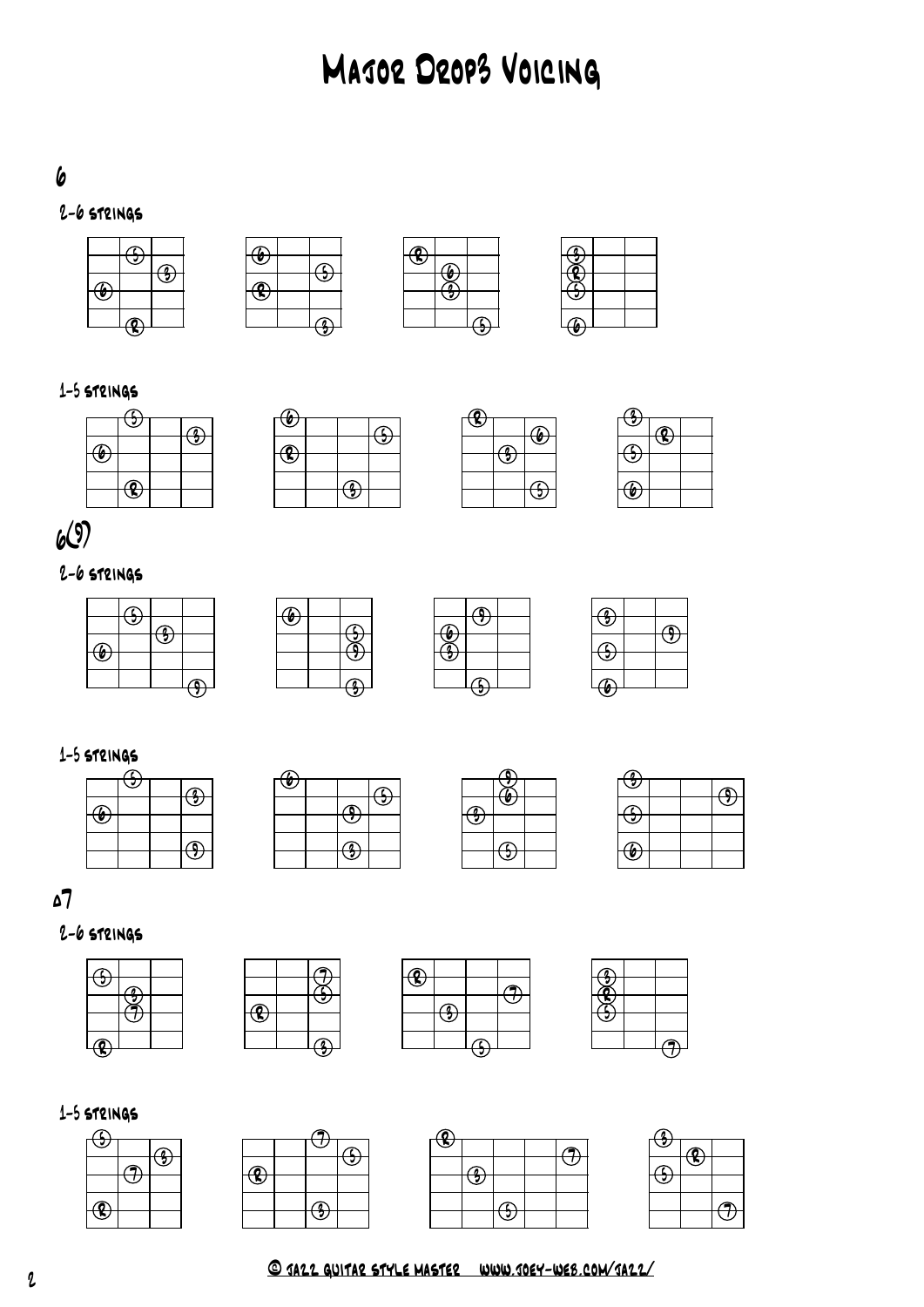#### **و**

#### 2-6 strings





| 4 |  |
|---|--|
|   |  |
|   |  |
|   |  |
|   |  |
|   |  |

#### $1-5$  strings







| $\bigcirc$ |  |   |
|------------|--|---|
|            |  | ₽ |
| $\Theta$   |  |   |
|            |  |   |
|            |  |   |
|            |  |   |
|            |  |   |

# $2(13)$

#### 2-6 strings



|             |  | $\bigoplus$ |
|-------------|--|-------------|
| $\bigoplus$ |  |             |
|             |  |             |
|             |  |             |
|             |  |             |

| -                                           |   |  |  |
|---------------------------------------------|---|--|--|
| $\bigcircled{\textcolor{red} {\textbf{t}}}$ |   |  |  |
|                                             | ⊕ |  |  |
|                                             |   |  |  |
|                                             |   |  |  |
|                                             |   |  |  |

| , |   |
|---|---|
|   |   |
|   | ß |
|   |   |
|   |   |
|   |   |

#### 1-5 strings



|             |               |  | $\bigoplus$ |
|-------------|---------------|--|-------------|
|             |               |  |             |
| $\bigoplus$ |               |  |             |
|             | $\mathbf{a}$  |  |             |
|             | $\mathcal{L}$ |  |             |





#### ± 13

#### 2-6 strings











| o |  |
|---|--|
|   |  |
|   |  |
|   |  |
|   |  |
|   |  |

|  |  | $\circled{4}$ |
|--|--|---------------|
|  |  |               |
|  |  |               |
|  |  |               |
|  |  |               |
|  |  |               |

| f, |  |    |
|----|--|----|
|    |  |    |
|    |  | u. |
|    |  |    |

|  | $\bigoplus$ |  |
|--|-------------|--|
|  |             |  |
|  |             |  |
|  |             |  |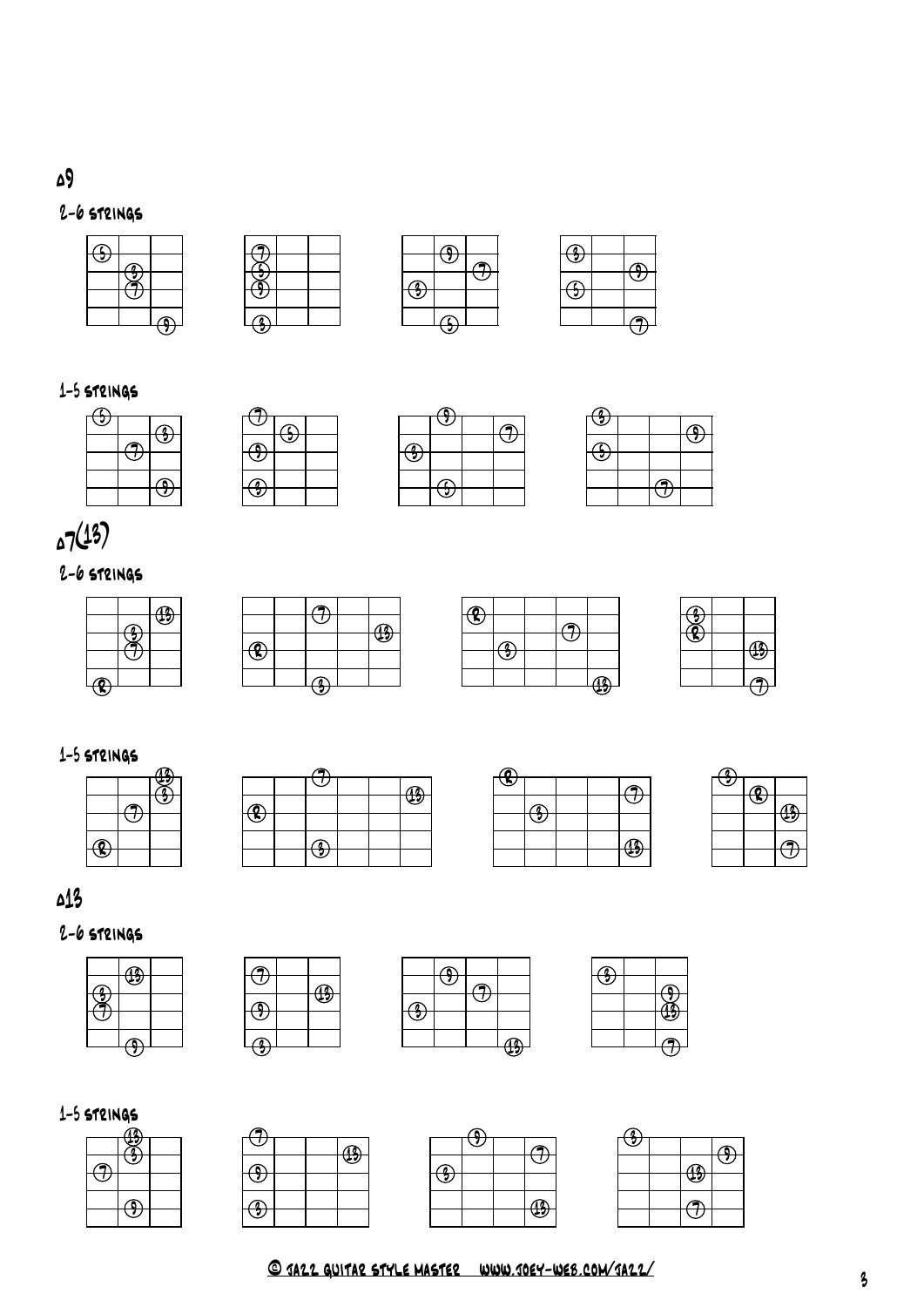# 6 (#11)

#### 2-6 strings









#### 1-5 strings

| ⊕          |                     |  |
|------------|---------------------|--|
| $\bigcirc$ |                     |  |
|            |                     |  |
|            | $\boldsymbol{\phi}$ |  |

| ī. |  |
|----|--|
|    |  |
|    |  |
|    |  |

 $\bigcirc$ 

₩

| $\hat{\mathbf{f}}$ |   |    |
|--------------------|---|----|
|                    |   | Ρ. |
|                    | 0 |    |
|                    |   |    |
|                    | ⊕ |    |
|                    |   |    |

|   | ₽ |
|---|---|
| ⋒ |   |
|   |   |
|   |   |
|   |   |
|   |   |

# ±7 (#11)

#### 2-6 strings







|             | ŋ |  |
|-------------|---|--|
|             |   |  |
| $\bigoplus$ |   |  |
|             |   |  |
|             |   |  |
|             |   |  |

#### 1-5 strings











#### 2-6 strings









#### 1-5 strings

| ⊕ |  |  |
|---|--|--|
|   |  |  |
|   |  |  |
|   |  |  |
|   |  |  |
|   |  |  |



|   | F |  |  |
|---|---|--|--|
|   |   |  |  |
| ⊕ |   |  |  |
|   |   |  |  |
|   |   |  |  |
|   |   |  |  |
|   |   |  |  |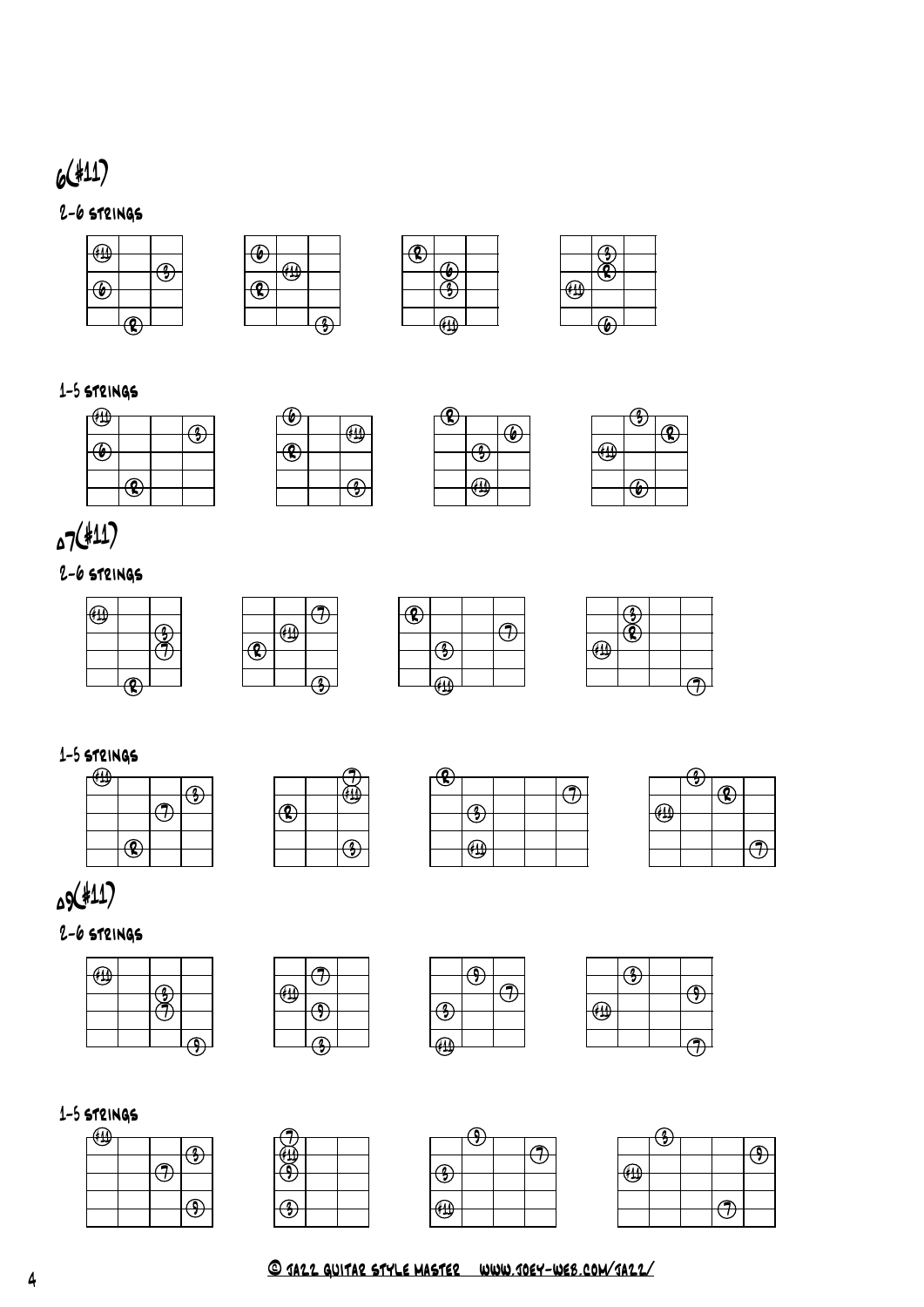## 2-6 strings ±7 (#5)









#### 1-5 strings





| $\bigoplus$ |               |   |  |
|-------------|---------------|---|--|
|             |               |   |  |
|             | $\mathcal{F}$ |   |  |
|             |               |   |  |
|             |               | ⊕ |  |
|             |               |   |  |



# ± 9 (#5)

#### 2-6 strings



# $\bigoplus$  $\bigoplus$  $\theta$

| ᅾ |               |  |
|---|---------------|--|
|   | $\circledast$ |  |
|   |               |  |
|   |               |  |
|   |               |  |

#### 1-5 strings

|  | п<br>٦ |
|--|--------|
|  |        |
|  |        |
|  |        |

| 子 |   |  |
|---|---|--|
|   | ⊕ |  |
|   |   |  |

| $\bigoplus$ |    |  |
|-------------|----|--|
|             |    |  |
|             | ,, |  |
|             |    |  |
|             |    |  |
|             |    |  |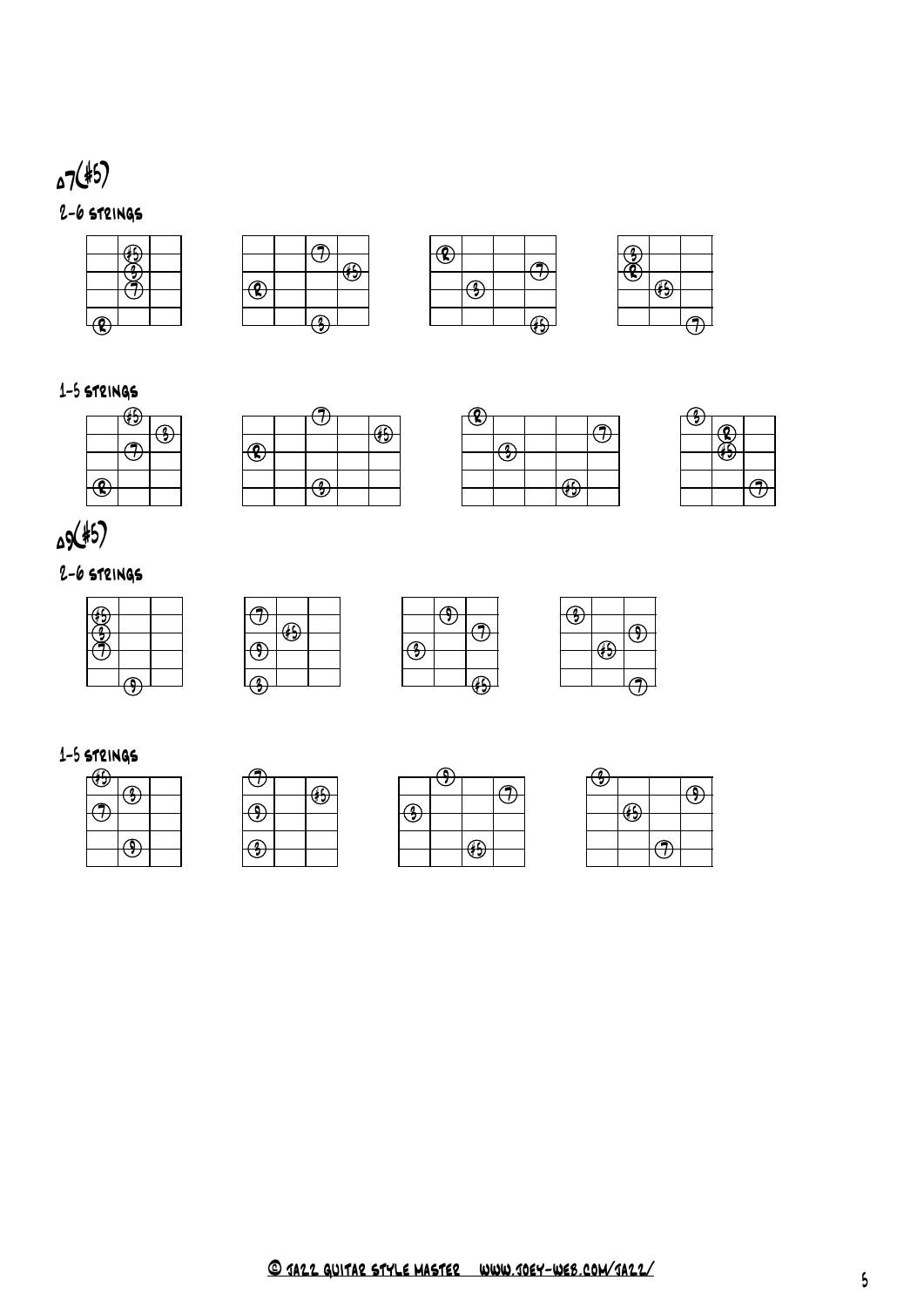# Drop3 Voicing Major Sort by Strings

2-6 strings 1-5 strings

6 6 (9) ±7 ±9 ±7 (13) ±13 6 (#11) ±7 (#11) ±9 (#11) ±7 (#5) ±9 (#5)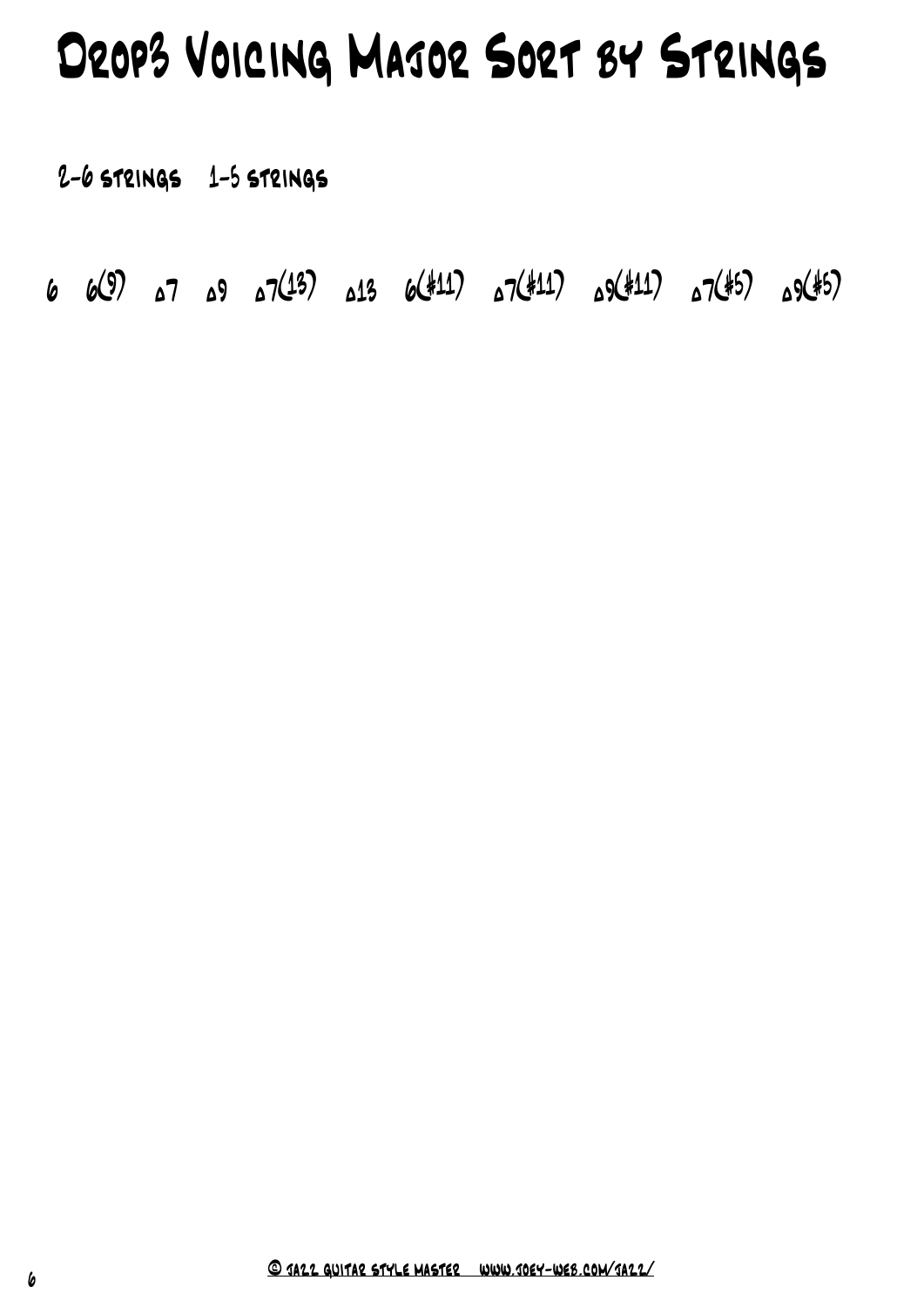DROP3 VOICING MAJOR 2-6 strings









| $\omega$ |  |  |  |
|----------|--|--|--|
|          |  |  |  |
|          |  |  |  |
|          |  |  |  |
|          |  |  |  |

| ш |  |
|---|--|
|   |  |
|   |  |
|   |  |
|   |  |



 $\sqrt{7}$ 







**و** 

















 $\pmb{\epsilon}$   $\overline{\Theta}$  $\bigcirc$ 







|  | $\overline{12}$ |
|--|-----------------|



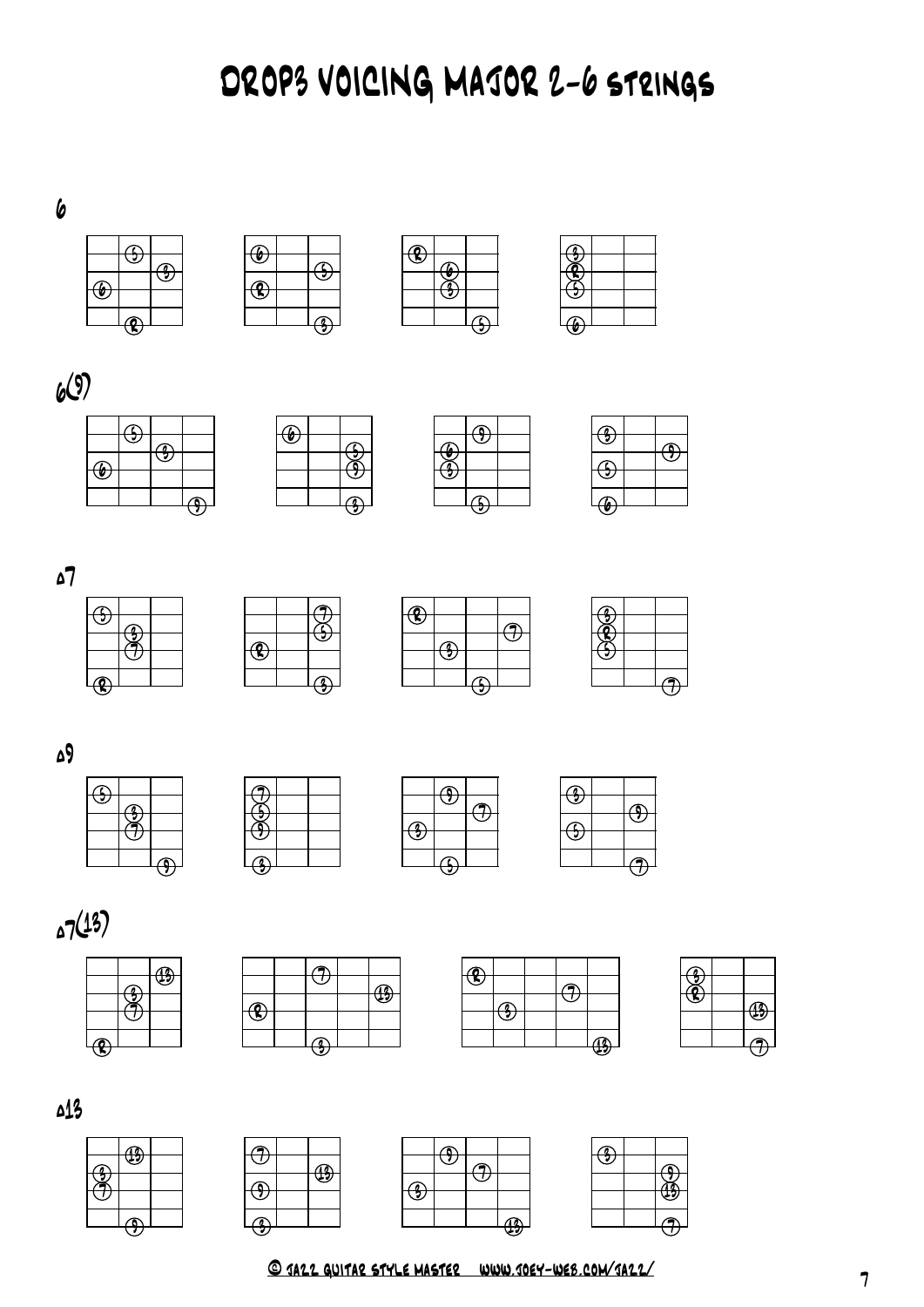# (#11)





| $\mathbf{\Theta}$ | ı |  |
|-------------------|---|--|
|                   |   |  |
|                   |   |  |
|                   |   |  |
|                   |   |  |





|  | ÷, |  |
|--|----|--|
|  |    |  |
|  |    |  |
|  |    |  |

| $\mathbf{R}$ |                  |  |
|--------------|------------------|--|
|              | 7                |  |
|              |                  |  |
|              |                  |  |
|              | $\epsilon$<br>ست |  |

| $\bigoplus$ |  |
|-------------|--|
|             |  |
|             |  |
|             |  |
|             |  |







| ιì |  |
|----|--|

|             | z |  |
|-------------|---|--|
| $\bigoplus$ |   |  |
|             |   |  |
|             |   |  |
|             |   |  |





















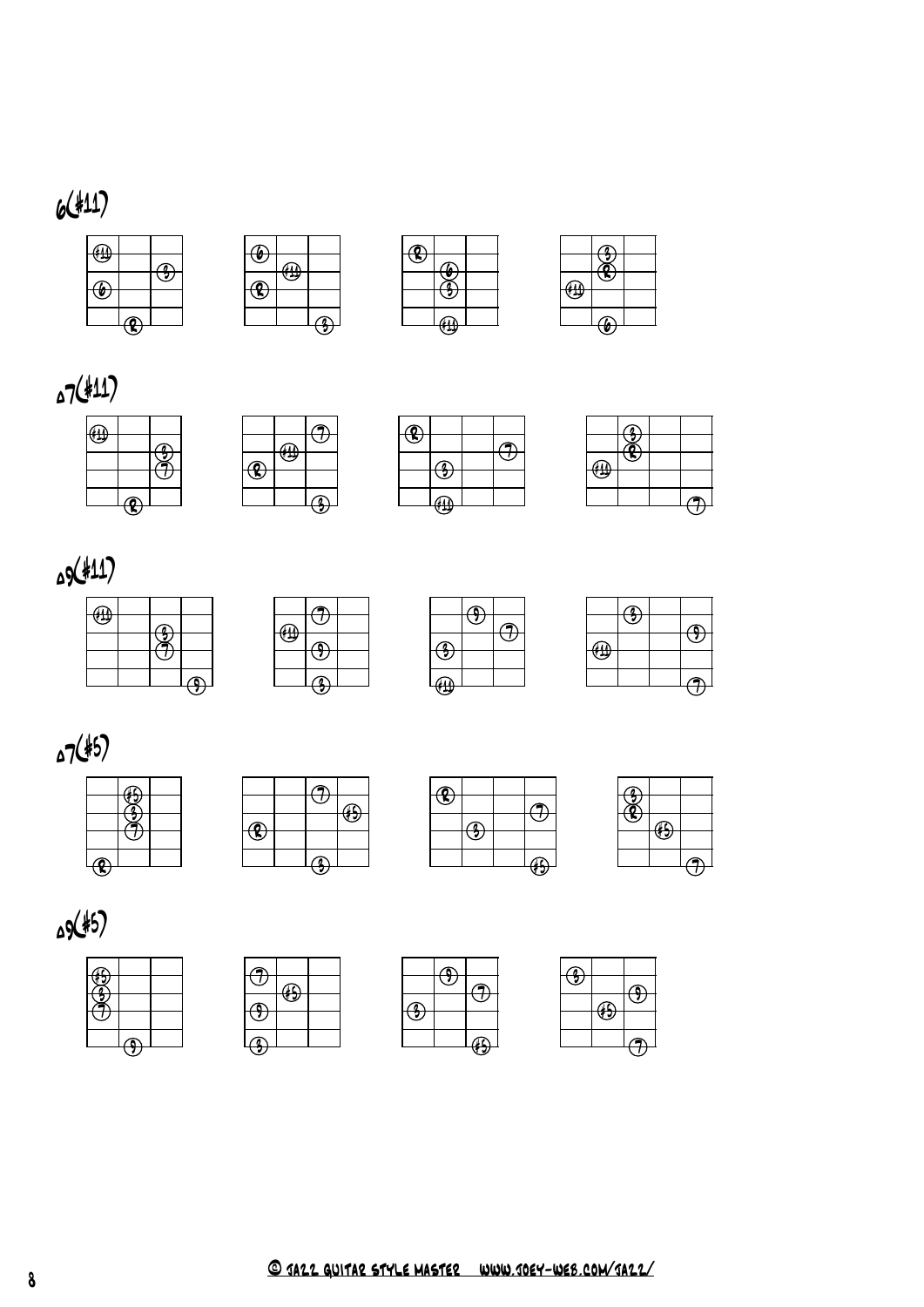DROP3 VOICING MAJOR 1-5 strings









| $\overline{\mathcal{P}}$ |   |  |
|--------------------------|---|--|
|                          | r |  |
|                          |   |  |
|                          |   |  |
|                          |   |  |
|                          |   |  |











 $\overline{\mathbb{G}}$ 

 $\overline{\bigoplus}$ 

 $\bigcirc$ 

 $\overline{\bigcirc}$ 















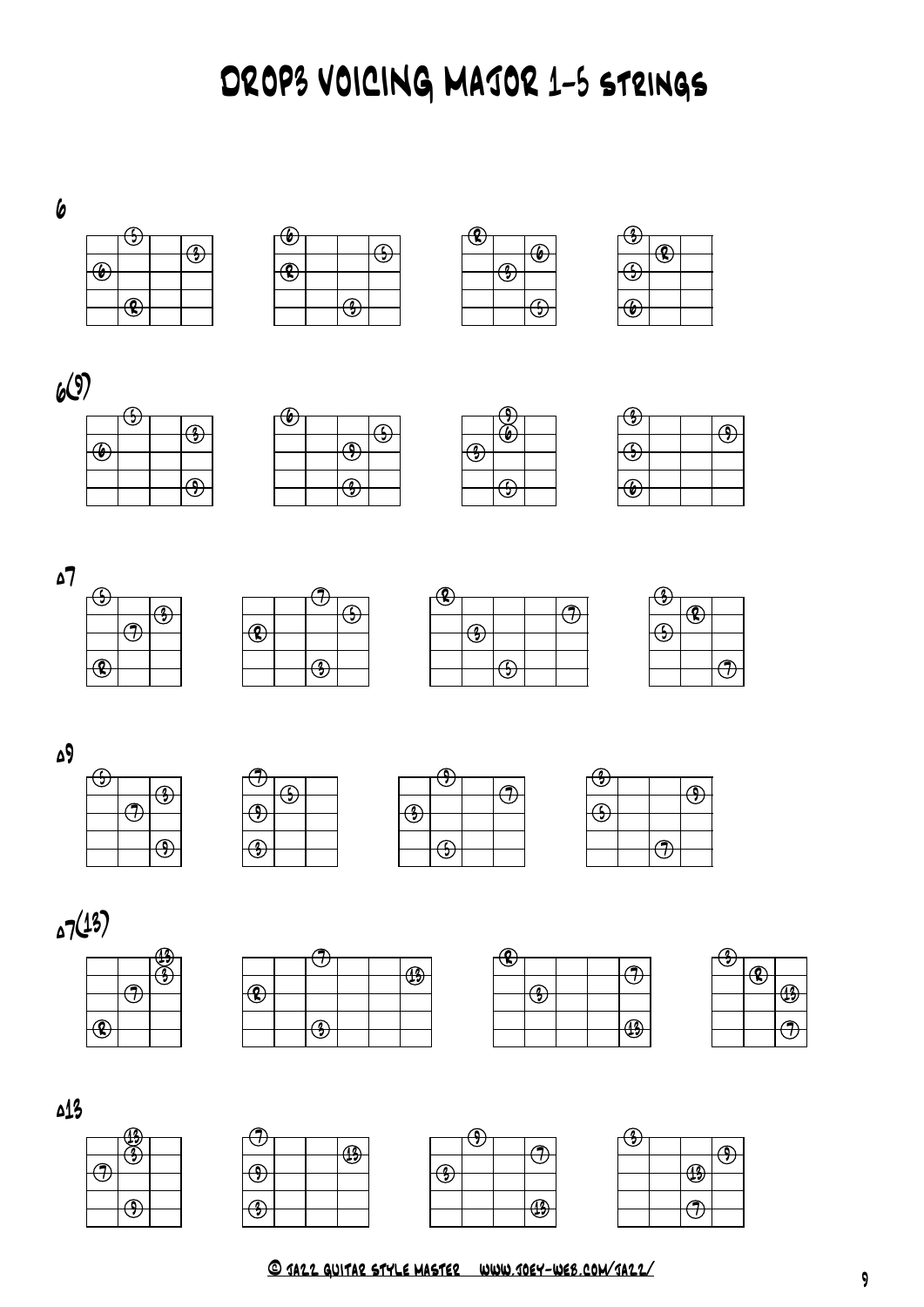# 6 (#11)

| $\bigoplus$ |                        |               |
|-------------|------------------------|---------------|
|             |                        |               |
|             |                        | $\frac{2}{3}$ |
| $\bigcirc$  |                        |               |
|             |                        |               |
|             | $\widehat{\mathbf{P}}$ |               |
|             |                        |               |

| $\bigoplus$ |                          |
|-------------|--------------------------|
|             | $\widehat{\mathfrak{H}}$ |
| ล           |                          |
|             |                          |
|             |                          |
|             |                          |







| n |  |
|---|--|
| ы |  |
|   |  |
|   |  |
|   |  |

| п | к, |   |  |  |
|---|----|---|--|--|
|   |    | п |  |  |
|   |    | 2 |  |  |
|   |    |   |  |  |
|   |    |   |  |  |









| £ |  |
|---|--|

















| $\mathcal{F}$ |   |  |
|---------------|---|--|
|               |   |  |
|               | ⊕ |  |
|               |   |  |
|               |   |  |
|               |   |  |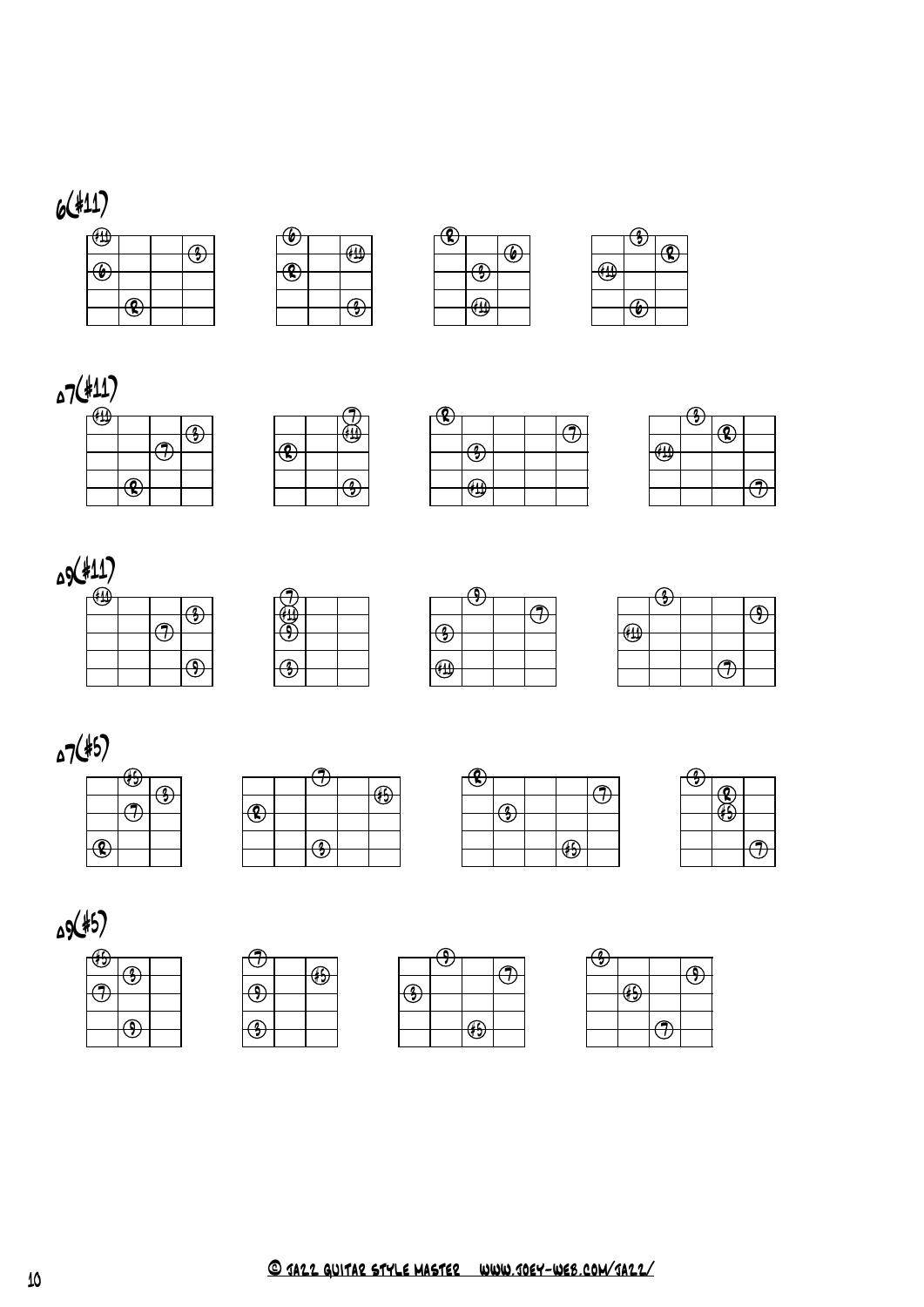# Drop3 Voicing Major Sort by Strings and Bottom note

2-6 strings 1-5 strings

R 9 3 #11 5 #5 6=13 7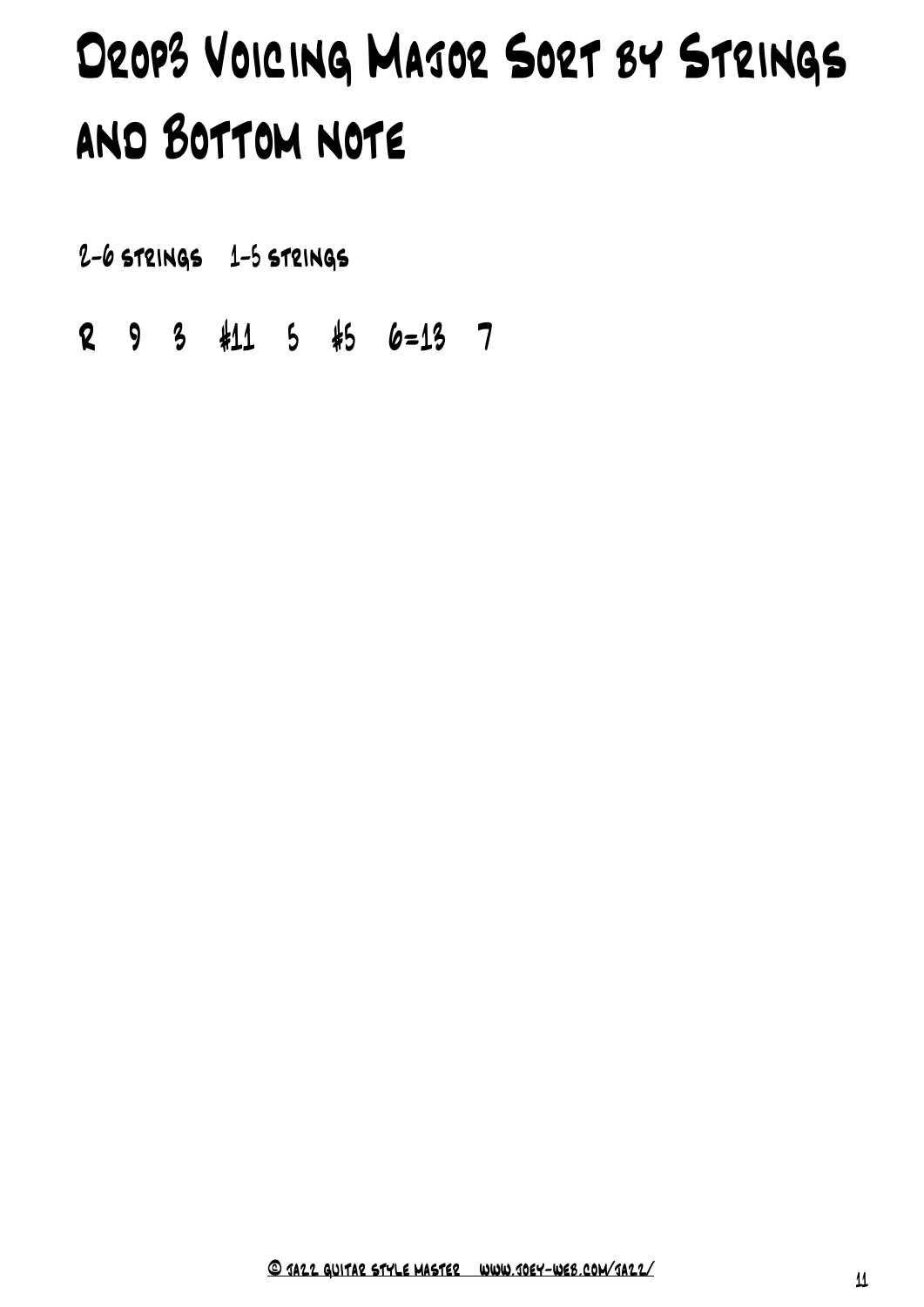# DROP3 VOICING MAJOR 2-6 strings Bottom note

#### R bottom





| $\bigoplus$ |  |   |  |  |
|-------------|--|---|--|--|
|             |  | 0 |  |  |
| . .         |  |   |  |  |
|             |  |   |  |  |
|             |  |   |  |  |



| م ا |  |
|-----|--|
|     |  |
|     |  |
|     |  |
|     |  |

#### bottom









## bottom













# 5









|  | e١ |  |
|--|----|--|
|  |    |  |
|  |    |  |
|  |    |  |
|  |    |  |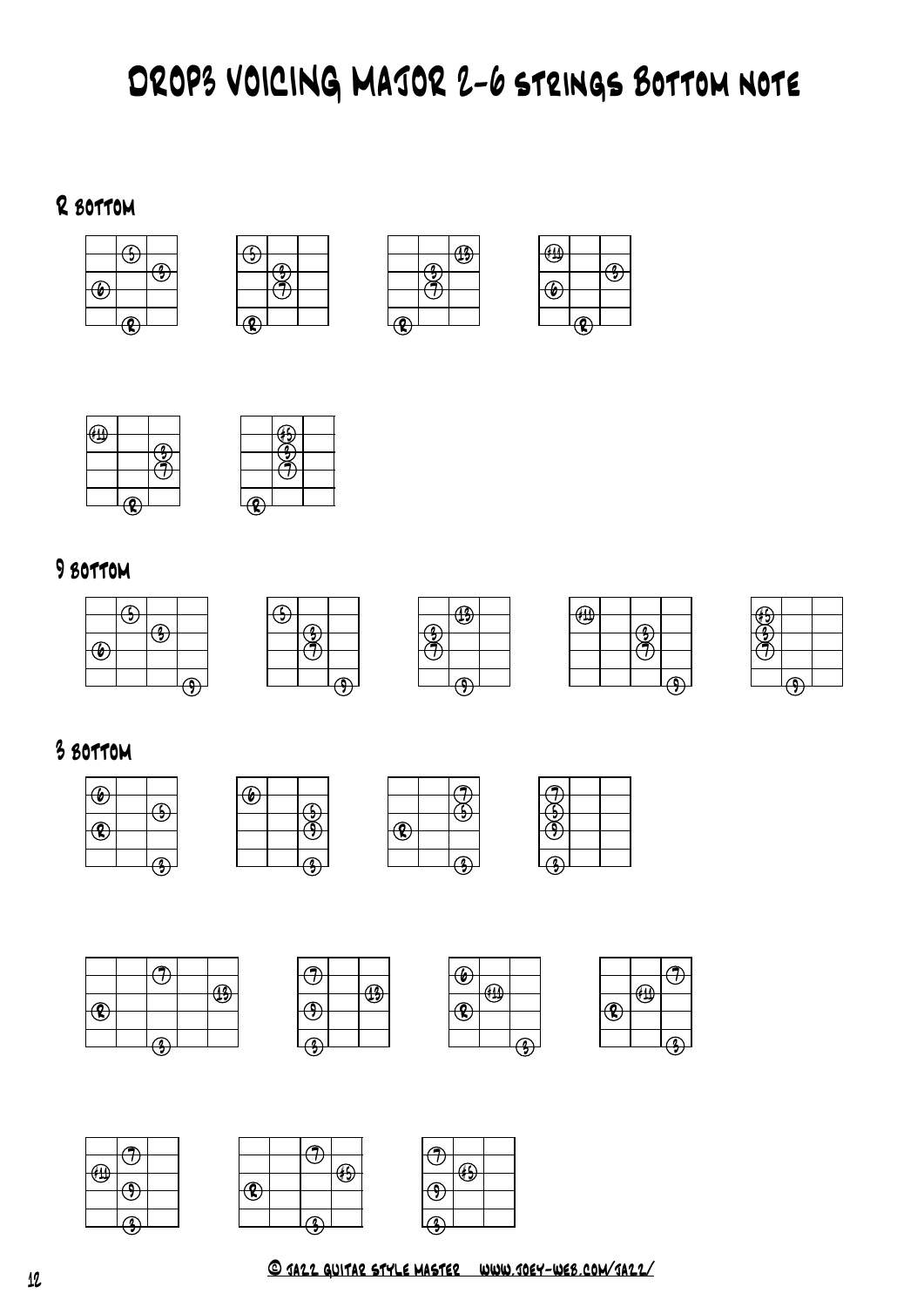# #11 bottom





|   | c |  |
|---|---|--|
|   |   |  |
| 2 |   |  |
|   |   |  |
| ⋒ |   |  |

#### bottom



| =<br>$\mathbf{P}$ |   |  |
|-------------------|---|--|
|                   |   |  |
|                   | Q |  |
|                   |   |  |
|                   |   |  |
|                   |   |  |

# #5 bottom





# 6=13 bottom



| $\circledast$ |               |  |     |  |
|---------------|---------------|--|-----|--|
|               |               |  |     |  |
|               | $\frac{2}{3}$ |  |     |  |
|               |               |  |     |  |
|               |               |  | 4\$ |  |

| $\widehat{\cdot}$ |  |   |
|-------------------|--|---|
|                   |  |   |
|                   |  | ው |
|                   |  |   |

| ıλ |  |
|----|--|
|    |  |
|    |  |
|    |  |

## bottom











| ⊕ |  |  |
|---|--|--|
|   |  |  |
|   |  |  |
|   |  |  |

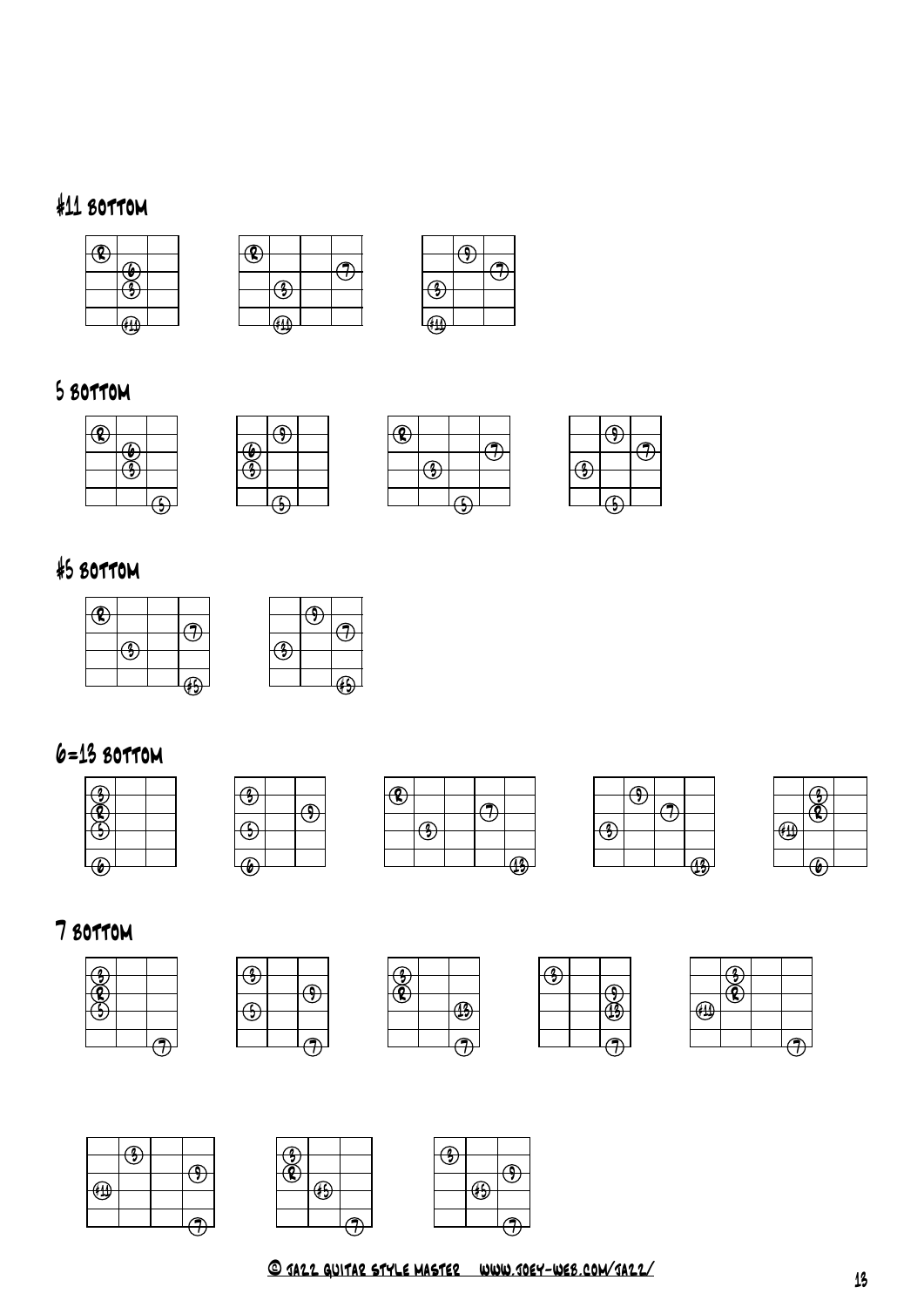# DROP3 VOICING MAJOR 1-5 strings Bottom note

#### R bottom



|  | è |
|--|---|
|  |   |
|  |   |
|  |   |
|  |   |

|   |   | o.<br>۰ |
|---|---|---------|
|   |   |         |
|   |   |         |
| - |   |         |
|   |   |         |
|   | Æ |         |





#### bottom











## bottom























© jazz guitar style master www.joey-web.com/jazz/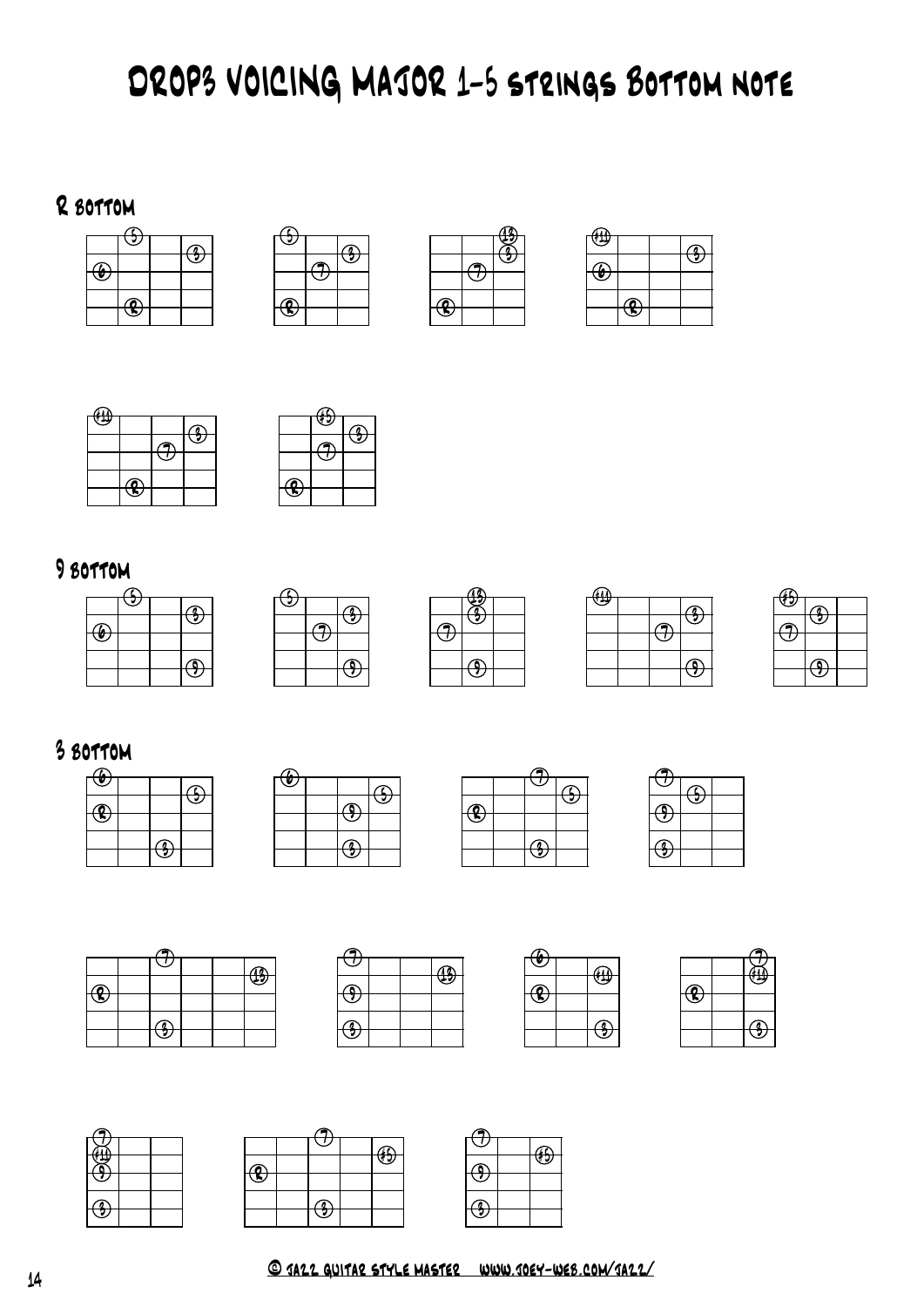# #11 bottom



| $\bigcirc\hspace{-2.5mm}\bigcirc$ |   |  |  |
|-----------------------------------|---|--|--|
|                                   |   |  |  |
|                                   |   |  |  |
|                                   |   |  |  |
|                                   | ⊕ |  |  |
|                                   |   |  |  |

|   | $\bigoplus$ |  |
|---|-------------|--|
|   |             |  |
| ÷ |             |  |
|   |             |  |
| Ð |             |  |
|   |             |  |

## bottom



|             | $\widehat{\mathcal{P}}$ |  |
|-------------|-------------------------|--|
|             |                         |  |
| $\bigoplus$ |                         |  |
|             |                         |  |
|             |                         |  |
|             |                         |  |

# #5 bottom





#### 6=13 bottom





| $\clubsuit$ |   |  |               |
|-------------|---|--|---------------|
|             |   |  |               |
|             |   |  |               |
|             | u |  |               |
|             |   |  |               |
|             |   |  | $\circledast$ |
|             |   |  |               |

| پې |  |             |
|----|--|-------------|
|    |  | $\bigoplus$ |
|    |  |             |

|    | û |   |
|----|---|---|
|    |   | ı |
| 11 |   |   |
|    |   |   |
|    |   |   |

#### bottom







| $\widehat{P}$ |            |  |
|---------------|------------|--|
|               |            |  |
|               | $\bigcirc$ |  |
|               |            |  |
|               |            |  |
|               |            |  |







| $\bigoplus$ |   |  |
|-------------|---|--|
|             |   |  |
|             | ⊕ |  |
|             |   |  |
|             |   |  |
|             |   |  |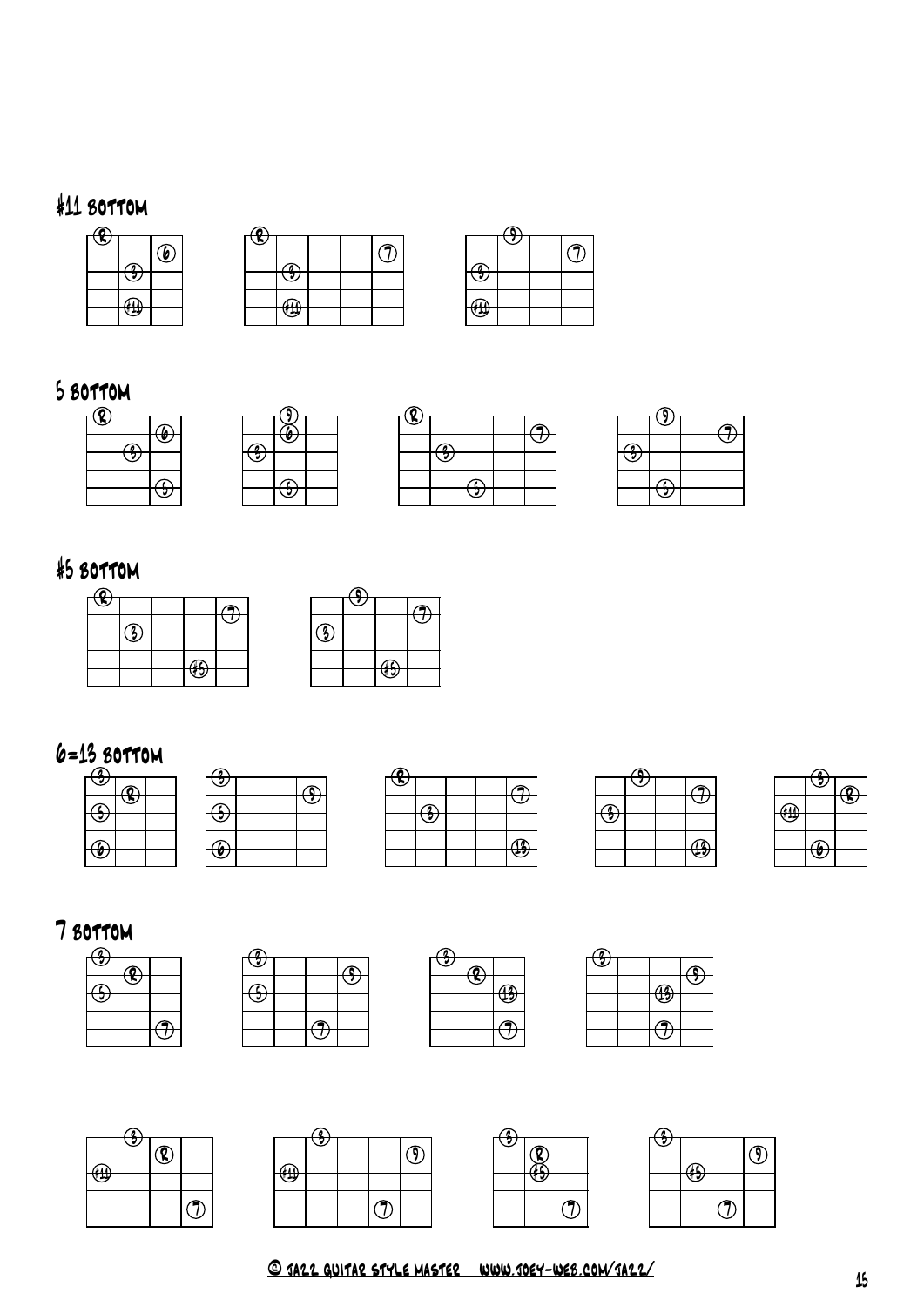# Drop3 Voicing Major Sort by Strings and Top note

2-6 strings 1-5 strings

R 9 3 #11 5 #5 6=13 7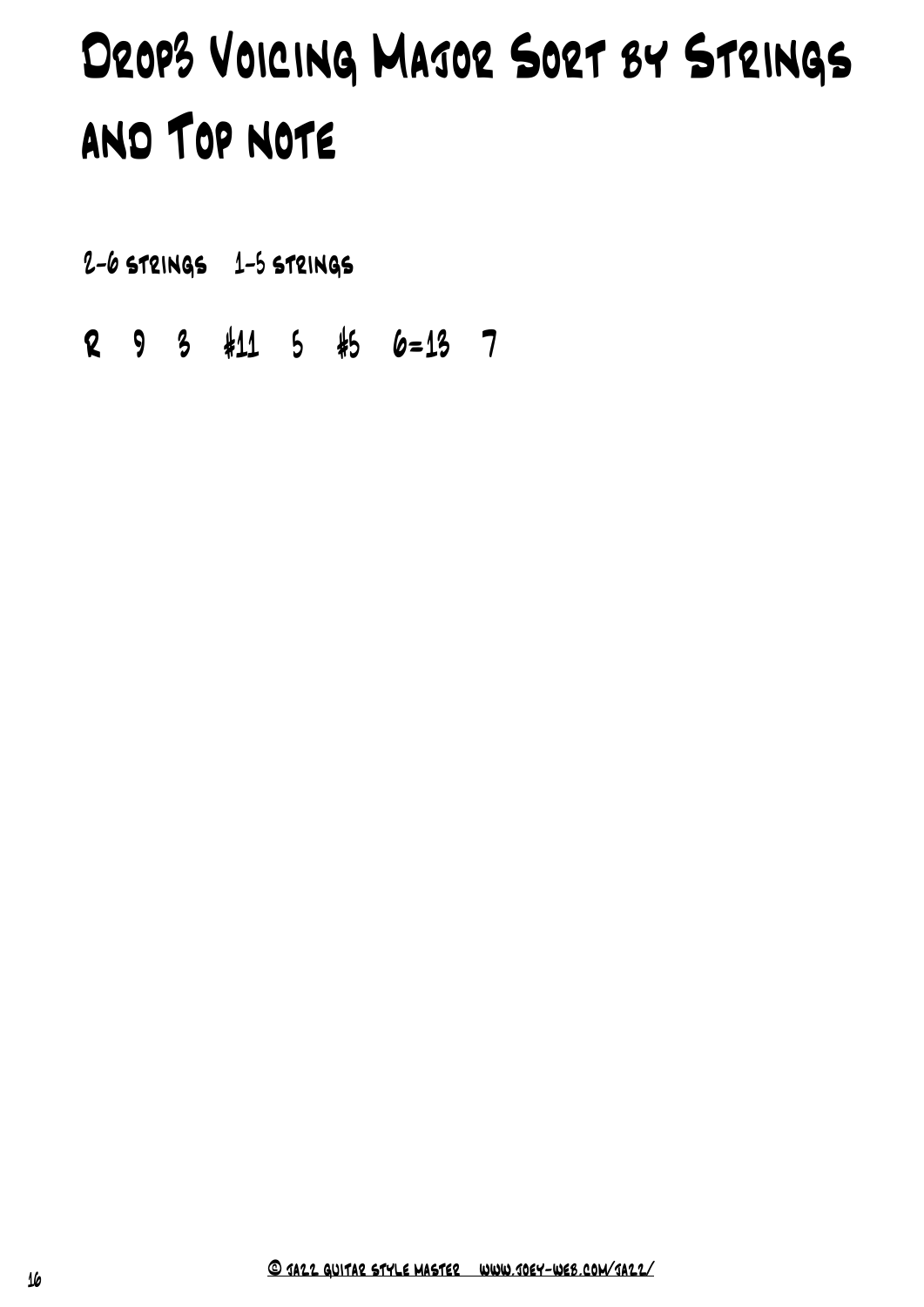# DROP3 VOICING MAJOR 2-6 strings Top note

R top













#### top





| И |  |   |
|---|--|---|
|   |  |   |
|   |  | À |

| $\tilde{f}$                |  |  |
|----------------------------|--|--|
|                            |  |  |
| $\mathbf{\hat{\Phi}}$<br>4 |  |  |



## top















| $\bigoplus$ |  |  |
|-------------|--|--|
|             |  |  |
|             |  |  |
|             |  |  |



| g |                  |   |
|---|------------------|---|
|   |                  | F |
|   | r<br>۰<br>−<br>٦ |   |
|   |                  |   |
|   |                  |   |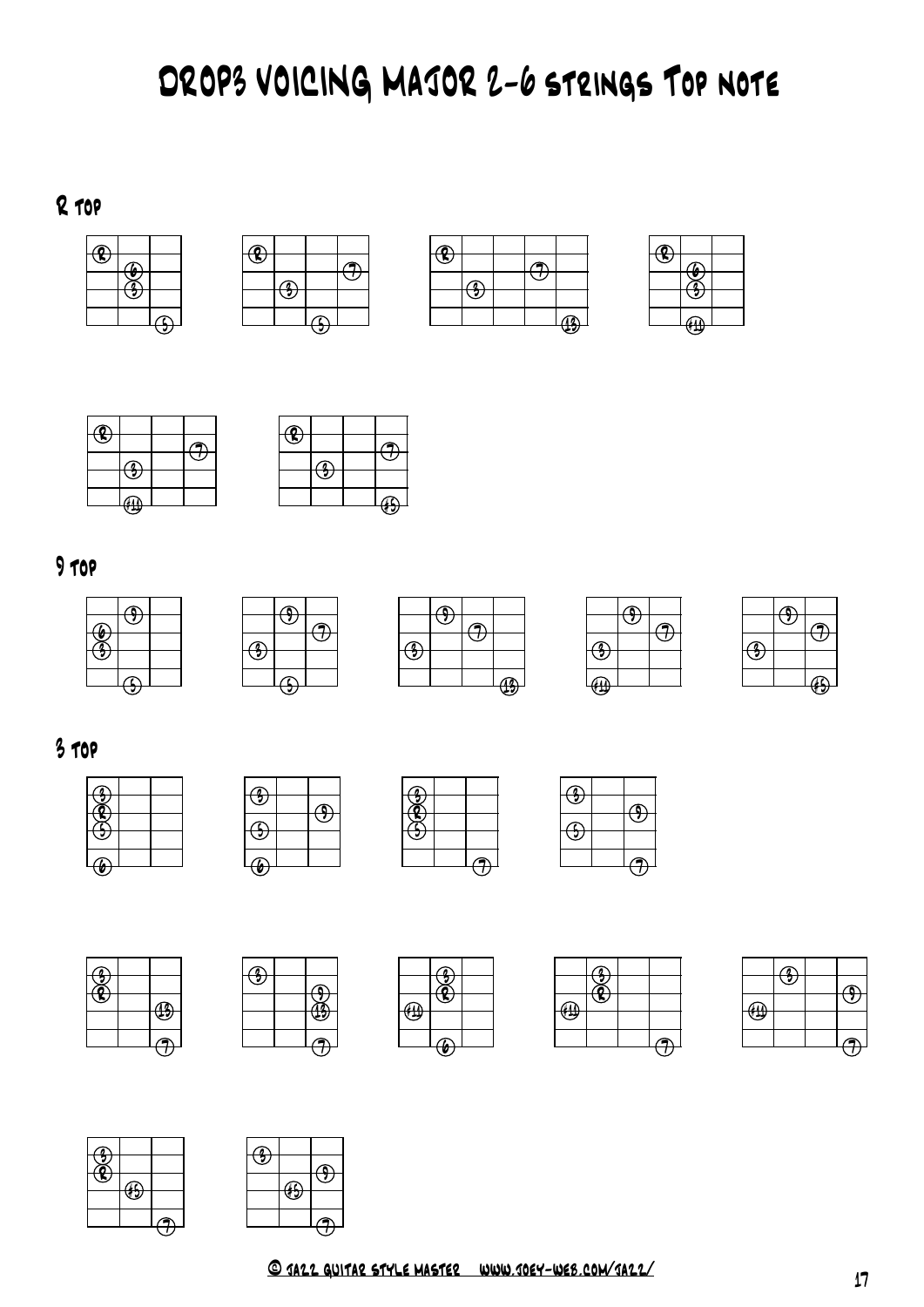# #11 top





| $\bigoplus$ |  |  |
|-------------|--|--|
|             |  |  |
|             |  |  |
|             |  |  |
|             |  |  |
|             |  |  |

top



# #5 top





# 6=13 top





|  | $\overline{\mathbf{A}}$ |
|--|-------------------------|
|  |                         |
|  |                         |
|  |                         |
|  |                         |
|  |                         |





top











| ⋒ |  |
|---|--|
|   |  |
|   |  |
|   |  |
|   |  |

|   |  | 49 |
|---|--|----|
|   |  |    |
| ┑ |  |    |
|   |  |    |
|   |  |    |



| $\overline{\mathcal{P}}$ |  |
|--------------------------|--|
|                          |  |
|                          |  |
|                          |  |
|                          |  |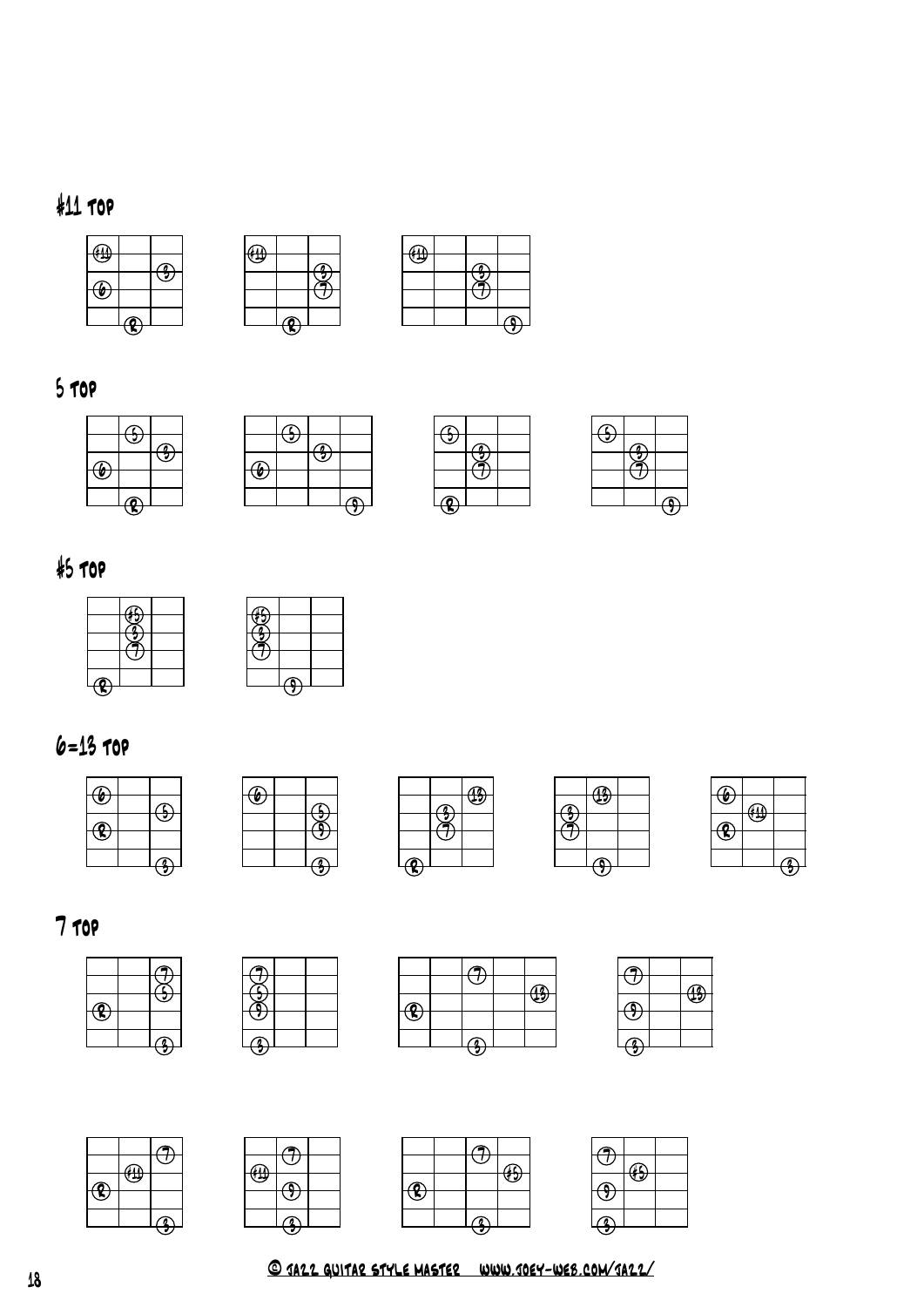# DROP3 VOICING MAJOR 1-5 strings Top note

#### R top





| $\bigcirc$ |   |  |   |
|------------|---|--|---|
|            |   |  |   |
|            | ⊕ |  |   |
|            |   |  |   |
|            |   |  | z |
|            |   |  |   |





| $\textcircled{\textbf{R}}$ |     |   |  |
|----------------------------|-----|---|--|
|                            |     |   |  |
|                            | - 2 |   |  |
|                            |     |   |  |
|                            |     |   |  |
|                            |     | ⊕ |  |

#### top







|                        | W. |  |
|------------------------|----|--|
|                        |    |  |
|                        |    |  |
|                        |    |  |
| $\widehat{\mathbb{H}}$ |    |  |
|                        |    |  |

| ه<br>۰. |   |  |
|---------|---|--|
|         |   |  |
|         |   |  |
|         |   |  |
|         |   |  |
|         | ⊕ |  |
|         |   |  |

#### top





| B |   |  |
|---|---|--|
|   | ŋ |  |
|   | z |  |
|   |   |  |
|   |   |  |
|   |   |  |

| $\circledast$ |  |  |
|---------------|--|--|
|               |  |  |
| $\div$        |  |  |
|               |  |  |
|               |  |  |
|               |  |  |